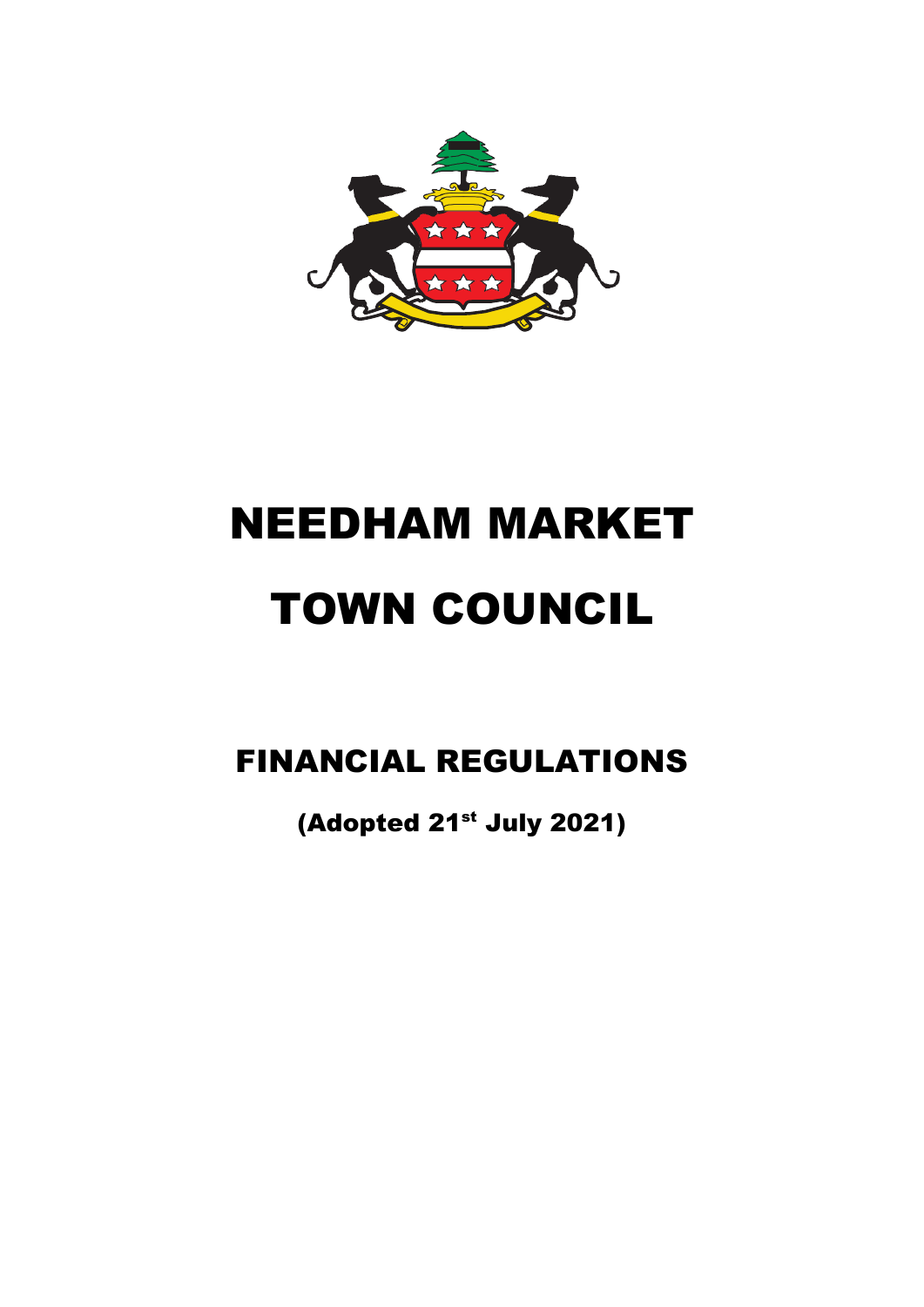- 1. General
- 2. Accounting and audit (internal and external)
- 3. Annual estimates (budget) and forward planning
- 4. Budgetary control and authority to spend
- 5. Banking arrangements and authorisation of payments
- 6. Instructions for the making of payments
- 7. Payment of salaries
- 8. Loans and investments
- 9. Income
- 10. Orders for work, goods and services
- 11. Contracts
- 12. Payments under contracts for building or other construction works
- 13. Assets, properties and estates
- 14. Insurance
- 15. Risk management
- 16. Suspension and revision of Financial Regulations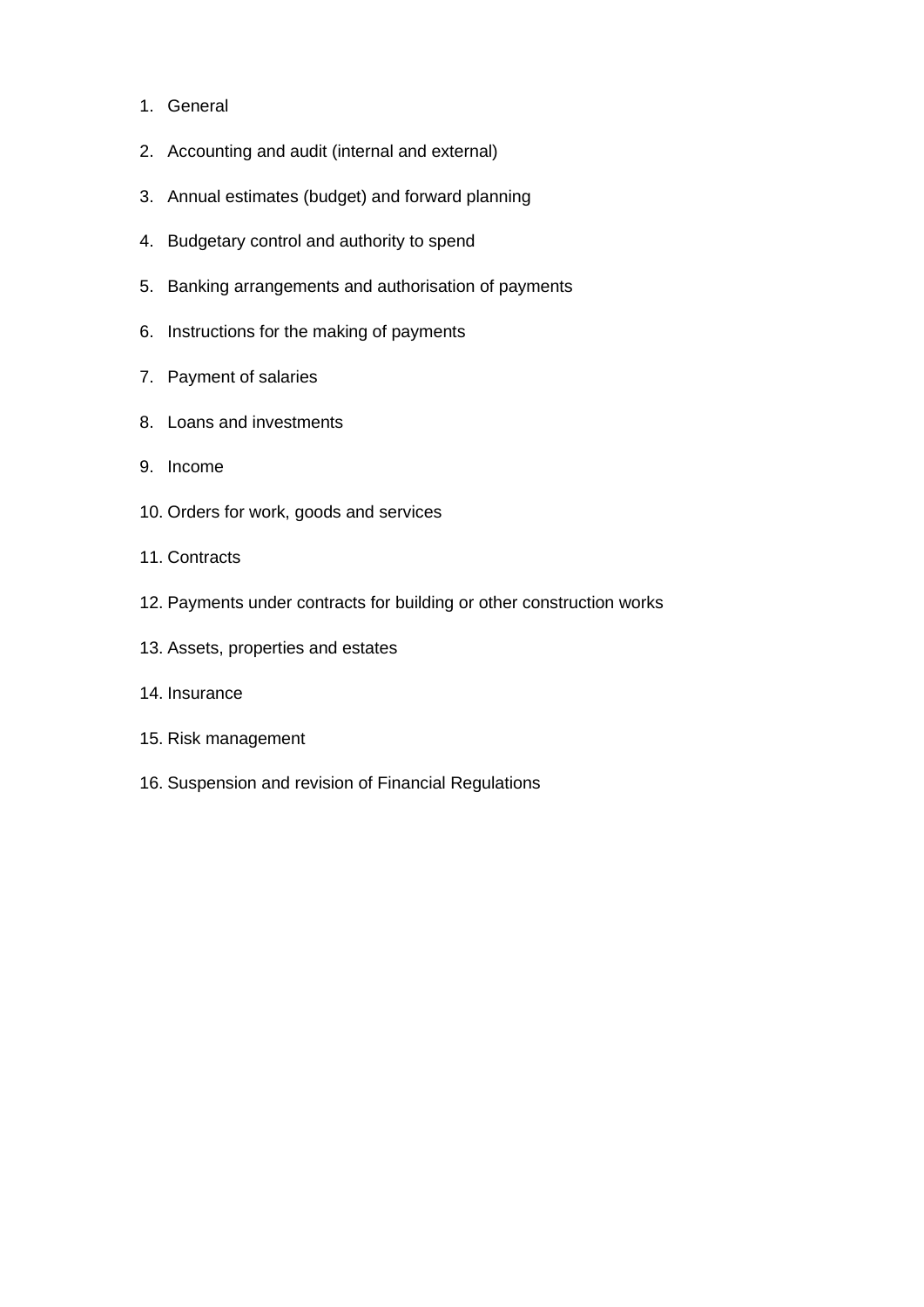#### **1. General.**

1.1. These financial regulations govern the conduct of financial management by the council and may only be amended or varied by resolution of the council. Financial regulations are one of the council's three governing policy documents providing procedural guidance for members and officers. Financial regulations must be observed in conjunction with the council's standing orders and any individual financial regulations relating to contracts.

1.2. The council is responsible in law for ensuring that its financial management is adequate and effective, and that the council has a sound system of internal control which facilitates the effective exercise of the council's functions, including arrangements for the management of risk.

1.3. The council's accounting control systems must include measures:

- for the timely production of accounts,
- that provide for the safe and efficient safeguarding of public money,
- to prevent and detect inaccuracy and fraud; and
- identifying the duties of officers.

1.4. These financial regulations demonstrate how the council meets these responsibilities and requirements.

1.5. At least once a year, prior to approving the Annual Governance Statement, the council must review the effectiveness of its system of internal control which shall be in accordance with proper practices.

1.6. Deliberate or wilful breach of these Regulations by an employee may give rise to disciplinary proceedings.

1.7. Members of council are expected to follow the instructions within these Regulations and not to entice employees to breach them. Failure to follow instructions within these Regulations brings the office of councillor into disrepute.

1.8. The Deputy Clerk has been appointed as RFO for this council and these regulations will apply accordingly.

1.9. The RFO:

- acts under the policy direction of the council,
- administers the council's financial affairs in accordance with all Acts, Regulations, and proper practices,
- determines on behalf of the council its accounting records and accounting control systems,
- ensures the accounting control systems are observed,
- maintains the accounting records of the council up to date in accordance with proper practices,
- assists the council to secure economy, efficiency, and effectiveness in the use of its resources; and
- produces financial management information as required by the council.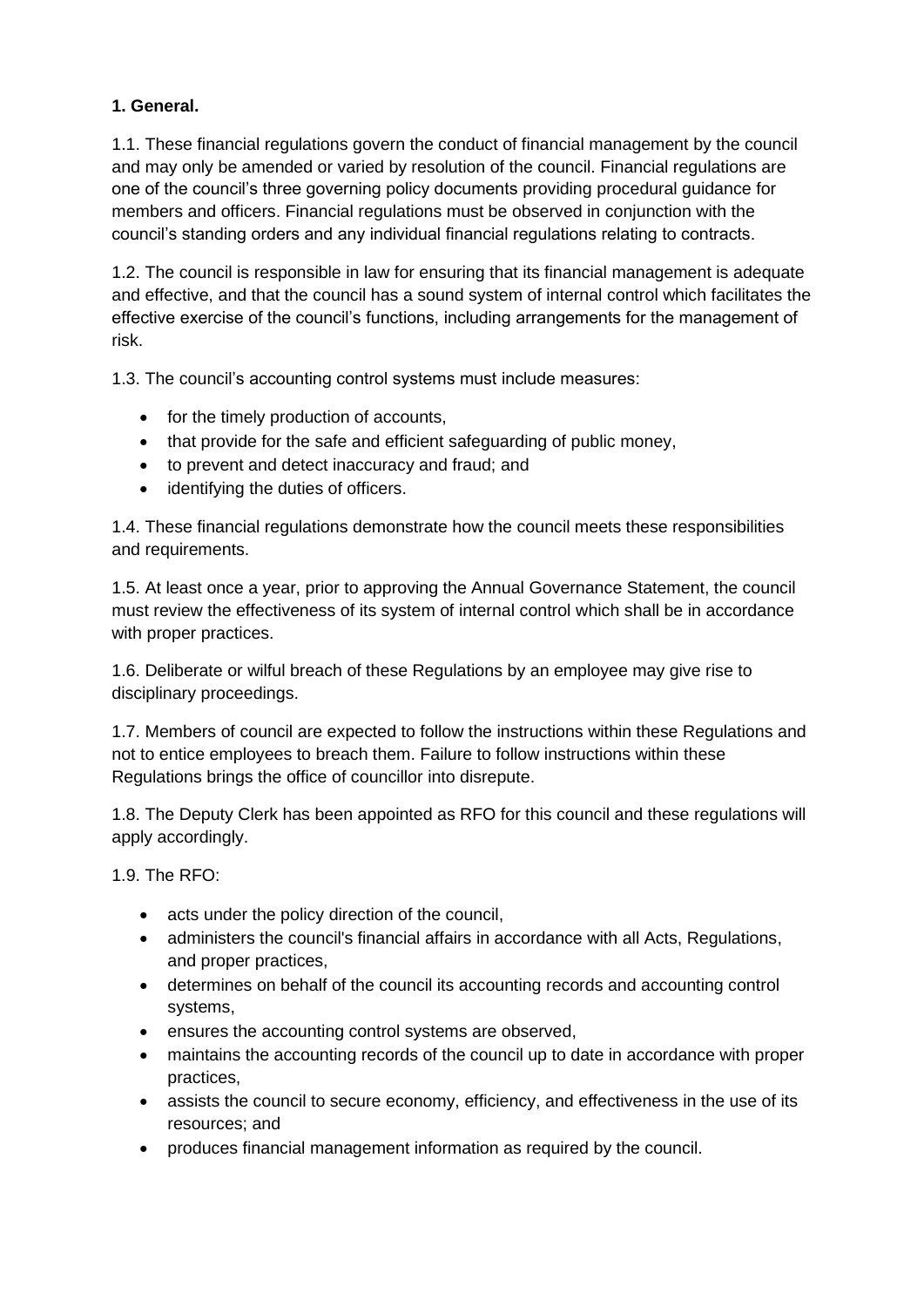1.10. The accounting records determined by the RFO shall be sufficient to show and explain the council's transactions and to enable the RFO to ensure that any income and expenditure account and statement of balances, or record of receipts and payments and additional information, as may be, or management information prepared for the council from time to time comply with the Accounts and Audit Regulations.

1.11. The accounting records determined by the RFO shall contain:

- entries from day to day of all sums of money received and expended by the council and the matters to which the income and expenditure or receipts and payments account relate,
- a record of the assets and liabilities of the council; and
- wherever relevant, a record of the council's income and expenditure in relation to claims made, or to be made, for any contribution, grant, or subsidy.

1.12. The accounting control systems determined by the RFO shall include:

- procedures to ensure that the financial transactions of the council are recorded as soon as reasonably practicable and as accurately and reasonably as possible,
- procedures to enable the prevention and detection of inaccuracies and fraud and the ability to reconstruct any lost records,
- identification of the duties of officers dealing with financial transactions and division of responsibilities of those officers in relation to significant transactions,
- procedures to ensure that uncollectable amounts, including any bad debts are not submitted to the council for approval to be written off except with the approval of the RFO and that the approvals are shown in the accounting records; and
- measures to ensure that risk is properly managed.

1.13. The council is not empowered by these Regulations or otherwise to delegate certain specified decisions. Any decision regarding:

- setting the final budget or the precept (council tax requirement),
- approving accounting statements,
- approving an annual governance statement,
- borrowing,
- writing off bad debts,
- declaring eligibility for the General Power of Competence; and
- addressing recommendations in any report from the internal or external auditors, shall be a matter for the full council only.

1.14. In addition, the council must:

- determine and keep under regular review the bank mandate for all council bank accounts,
- approve any grant or a single commitment exceeding £7,000, and
- in respect of the annual salary for any employee have regard to recommendations about annual salaries of employees made by the relevant committee in accordance with its terms of reference.

1.15. In these financial regulations, references to the Accounts and Audit Regulations or 'the regulations' shall mean the regulations issued under the provisions of section 27 of the Audit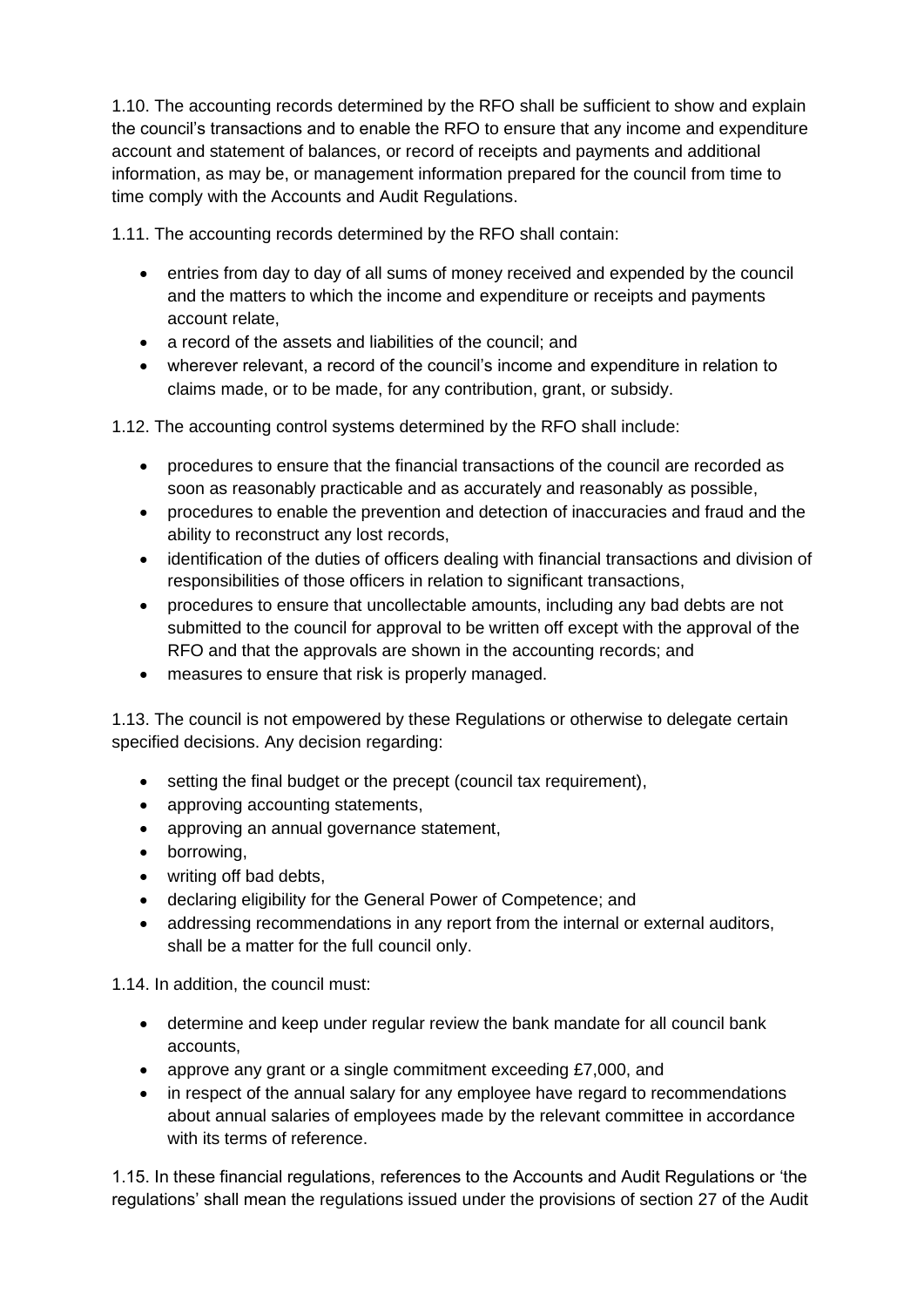Commission Act 1998, or any superseding legislation, and then in force unless otherwise specified.

In these financial regulations the term 'proper practice' or 'proper practices' shall refer to guidance issued in *Governance and Accountability for Local Councils - a Practitioners' Guide (England)* issued by the Joint Practitioners Advisory Group (JPAG), available from the websites of NALC and the Society for Local Council Clerks (SLCC).

### **2. Accounting and audit (internal and external).**

2.1. All accounting procedures and financial records of the council shall be determined by the RFO in accordance with the Accounts and Audit Regulations, appropriate guidance, and proper practices.

2.2. On a regular basis, at least once in each quarter, and at each financial year end, a member other than the Chairperson shall be appointed to verify bank reconciliations (for all accounts) produced by the RFO. The member shall sign the reconciliations and the original bank statements (or similar document) as evidence of verification. This activity shall on conclusion be reported, including any exceptions, to and noted by the council.

2.3. The RFO shall complete the annual statement of accounts, annual report, and any related documents of the council contained in the Annual Return (as specified in proper practices) as soon as practicable after the end of the financial year and having certified the accounts shall submit them and report thereon to the council within the timescales set by the Accounts and Audit Regulations.

2.4. The council shall ensure that there is an adequate and effective system of internal audit of its accounting records, and of its system of internal control in accordance with proper practices. Any officer or member of the council shall make available such documents and records as appear to the council to be necessary for the purpose of the audit and shall, as directed by the council, supply the RFO, internal auditor, or external auditor with such information and explanation as the council considers necessary for that purpose.

2.5. The internal auditor shall be appointed by and shall carry out the work in relation to internal controls required by the council in accordance with proper practices.

2.6. The internal auditor shall:

- be competent and independent of the financial operations of the council,
- report to council in writing, or in person, on a regular basis with a minimum of one annual written report during each financial year,
- to demonstrate competence, objectivity, and independence, be free from any actual or perceived conflicts of interest, including those arising from family relationships; and
- has no involvement in the financial decision making, management or control of the council.

2.7. Internal or external auditors may not under any circumstances:

- perform any operational duties for the council,
- initiate or approve accounting transactions; or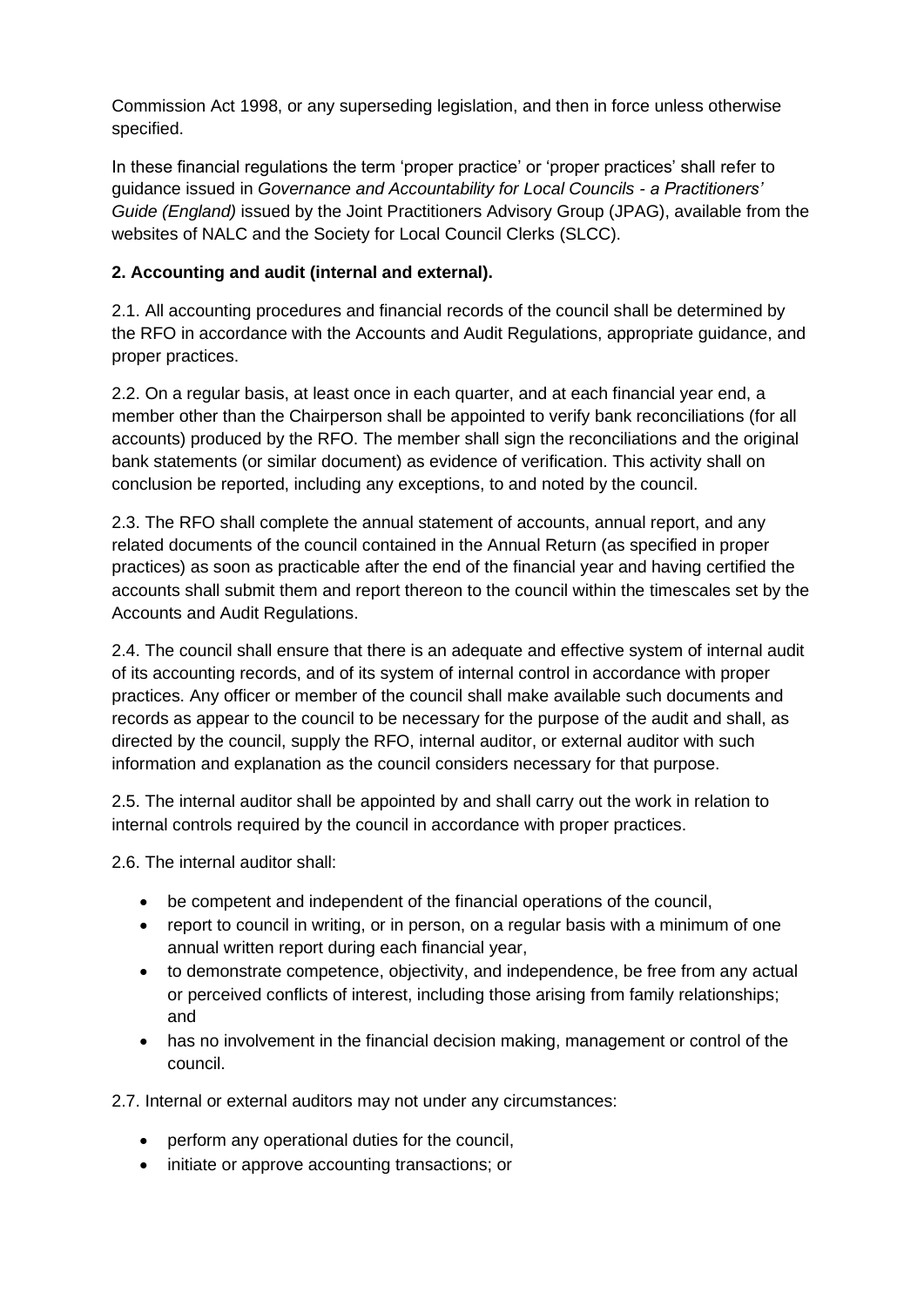• direct the activities of any council employee, except to the extent that such employees have been appropriately assigned to assist the internal auditor.

2.8. For the avoidance of doubt, in relation to internal audit the terms 'independent' and 'independence' shall have the same meaning as is described in proper practices.

2.9. The RFO shall arrange for the exercise of electors' rights in relation to the accounts including the opportunity to inspect the accounts, books, and vouchers and display or publish any notices and statements of account required by Audit Commission Act 1998, or any superseding legislation, and the Accounts and Audit Regulations.

2.10. The RFO shall, without undue delay, bring to the attention of all councillors any correspondence or report from internal or external auditors.

#### **3. Annual estimates (budget) and forward planning.**

3.1. Each committee shall review its three-year forecast of revenue and capital receipts and payments. Having regard to the forecast, it shall thereafter formulate and submit proposals for the following financial year to the council not later than the end of November each year including any proposals for revising the forecast.

3.2. The RFO must each year, by no later than October, prepare detailed estimates of all receipts and payments including the use of reserves and all sources of funding for the following financial year in the form of a budget to be considered by the relevant committee and the council.

3.3. The council shall consider annual budget proposals in relation to the council's three-year forecast of revenue and capital receipts and payments including recommendations for the use of reserves and sources of funding and update the forecast accordingly.

3.4. The council shall fix the precept (council tax requirement), and relevant basic amount of council tax to be levied for the ensuing financial year not later than by the end of February each year. The RFO shall issue the precept to the billing authority and shall supply each member with a copy of the approved annual budget.

3.5. The approved annual budget shall form the basis of financial control for the ensuing year.

#### **4. Budgetary control and authority to spend.**

4.1. Expenditure on revenue items may be authorised up to the amounts included for that class of expenditure in the approved budget. This authority is to be determined by:

- the council for all items over £7,000,
- a duly delegated committee of the council for items over £1,000, or
- the Clerk, in conjunction with Chairperson of Council or Chairperson of the appropriate committee, for any items below £1,000.

Such authority is to be evidenced by a minute or by an authorisation slip duly signed by the Clerk, and where necessary also by the appropriate Chairperson.

Contracts may not be disaggregated to avoid controls imposed by these regulations.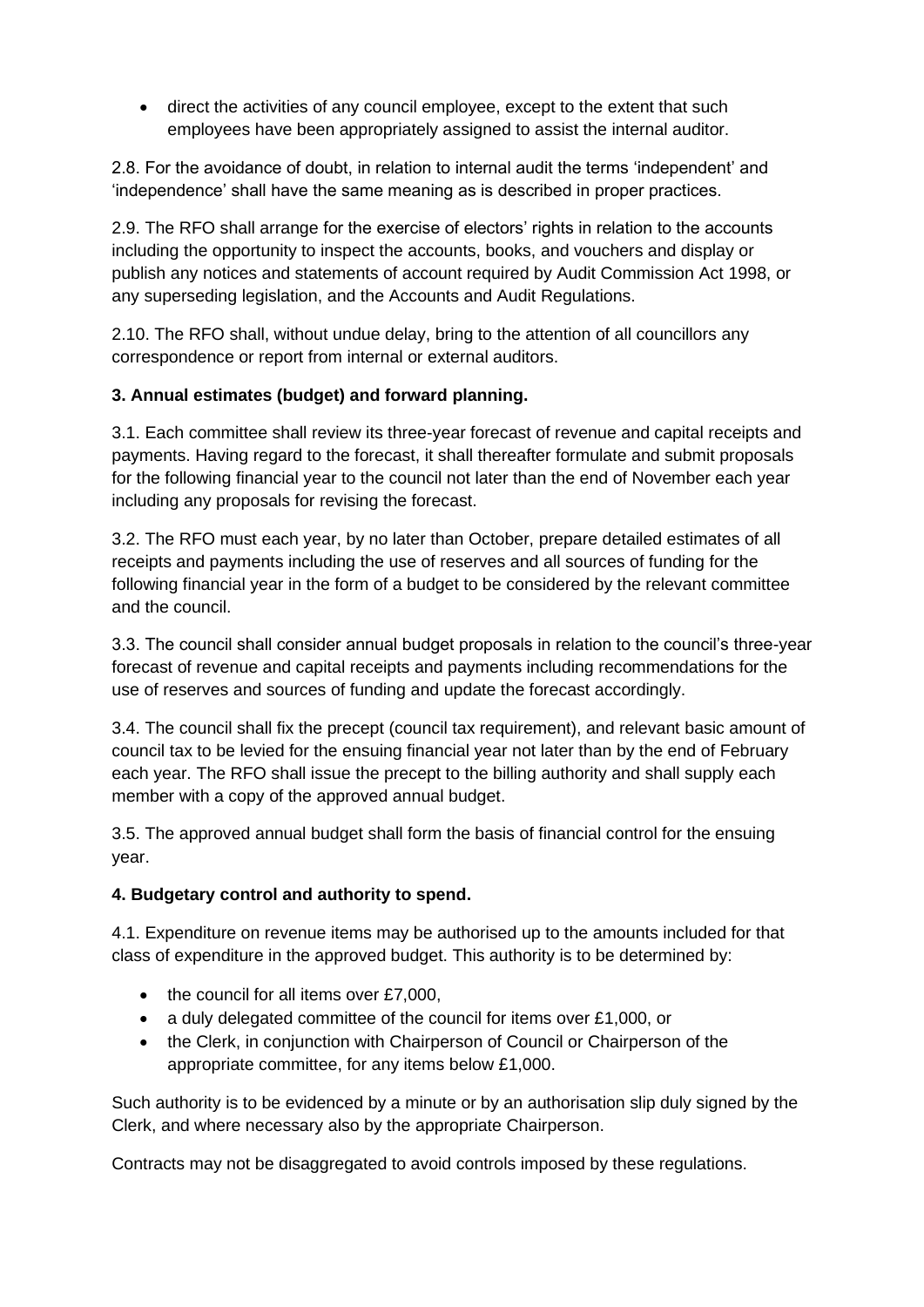4.2. No expenditure may be authorised that will exceed the amount provided in the revenue budget for that class of expenditure other than by resolution of the council, or duly delegated committee. During the budget year and with the approval of council having considered fully the implications for public services, unspent and available amounts may be moved to other budget headings or to an earmarked reserve as appropriate ('virement').

4.3. Unspent provisions in the revenue or capital budgets for completed projects shall not be carried forward to a subsequent year.

4.4. The salary budgets are to be reviewed at least annually in October for the following financial year and such review shall be evidenced by a hard copy schedule signed by the Clerk and the Chairperson of Council or relevant committee. The RFO will inform committees of any changes impacting on their budget requirement for the coming year in good time.

4.5. In cases of extreme risk to the delivery of council services, the clerk may authorise revenue expenditure on behalf of the council which in the clerk's judgement it is necessary to carry out. Such expenditure includes repair, replacement, or other work, whether there is any budgetary provision for the expenditure or not, subject to a limit of £2,000. The Clerk shall report such action to the council chairperson as soon as possible and to the council as soon as practicable thereafter.

4.6. No expenditure shall be authorised in relation to any capital project and no contract entered or tender accepted involving capital expenditure unless the council is satisfied that the necessary funds are available, and the requisite borrowing approval has been obtained.

4.7. All capital works shall be administered in accordance with the council's standing orders and financial regulations relating to contracts.

4.8. The RFO shall regularly provide the council with a statement of receipts and payments to date under each head of the budgets, comparing actual expenditure to the appropriate date against that planned as shown in the budget. These statements are to be prepared at least at the end of each financial quarter and shall show explanations of material variances. For this purpose, "material" shall be more than £1,000 or 20% of the budget.

4.9. Changes in earmarked reserves shall be approved by council as part of the budgetary control process.

#### **5. Banking arrangements and authorisation of payments.**

5.1. The council's banking arrangements, including the bank mandate, shall be made by the RFO, and approved by the council; banking arrangements may not be delegated to a committee. They shall be regularly reviewed for safety and efficiency.

5.2. The RFO shall prepare a schedule of payments requiring authorisation, forming part of the Agenda for the Meeting and, together with the relevant invoices, present the schedule to council. The council shall review the schedule for compliance and, having satisfied itself shall authorise payment by a resolution of the council or finance committee. The approved schedule shall be ruled off and initialled by the Chairperson of the Meeting. A detailed list of all payments shall be disclosed within or as an attachment to the minutes of the meeting at which payment was authorised. Personal payments (including salaries, wages, expenses,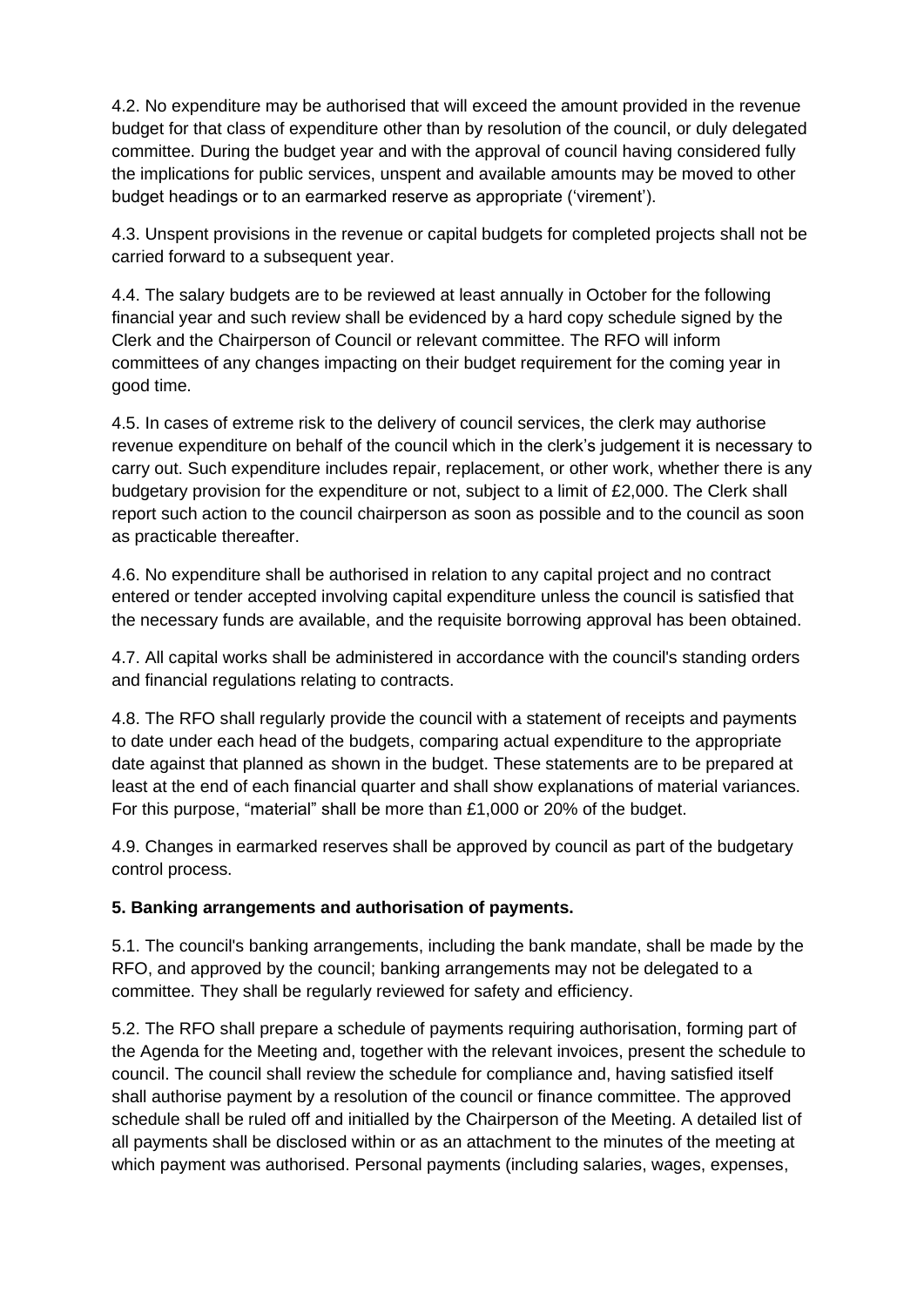and any payment made in relation to the termination of a contract of employment) may be summarised to remove public access to any personal information.

5.3. All invoices for payment shall be examined, verified, and certified by the RFO to confirm that the work, goods, or services to which each invoice relates has been received, carried out, examined, and represents expenditure previously approved by the council.

5.4. The RFO shall examine invoices for arithmetical accuracy and analyse them to the appropriate expenditure heading. The RFO shall take all steps to pay all invoices submitted, and which are in order, at the next available council meeting.

5.5. The Clerk and RFO shall have delegated authority to authorise the payment of items only in the following circumstances:

a) If a payment is necessary to avoid a charge to interest under the Late Payment of Commercial Debts (Interest) Act 1998, and the due date for payment is before the next scheduled Meeting of council, where the Clerk and RFO certify that there is no dispute or other reason to delay payment, provided that a list of such payments shall be submitted to the next appropriate meeting of council,

b) An expenditure item authorised under 5.6 below (continuing contracts and obligations) provided that a list of such payments shall be submitted to the next appropriate meeting of council, or

c) fund transfers within the councils banking arrangements up to the sum of £10,000, provided that a list of such payments shall be submitted to the next appropriate meeting of council.

5.6. For each financial year the Clerk and RFO shall draw up a list of due payments which arise on a regular basis as the result of a continuing contract, statutory duty, or obligation (such as but not exclusively) Salaries, PAYE and NI, Superannuation Fund and regular maintenance contracts and the like for which council may authorise payment for the year provided that the requirements of regulation 4.1 (Budgetary Controls) are adhered to, provided also that a list of such payments shall be submitted to the next appropriate meeting of council.

5.7. A record of regular payments made under 5.6 above shall be drawn up and be signed by two members on every occasion when payment is authorised - thus controlling the risk of duplicated payments being authorised and/or made.

5.8. In respect of grants a duly authorised committee shall approve expenditure within any limits set by council and in accordance with any policy statement approved by council. Any Revenue or Capital Grant more than £5,000 shall before payment, be subject to ratification by resolution of the council.

5.9. Members are subject to the Code of Conduct that has been adopted by the council and shall comply with the Code and Standing Orders when a decision to authorise or instruct payment is made in respect of a matter in which they have a disclosable pecuniary or other interest unless a dispensation has been granted.

5.10. The council will aim to rotate the duties of members in these Regulations so that onerous duties are shared out as evenly as possible over time.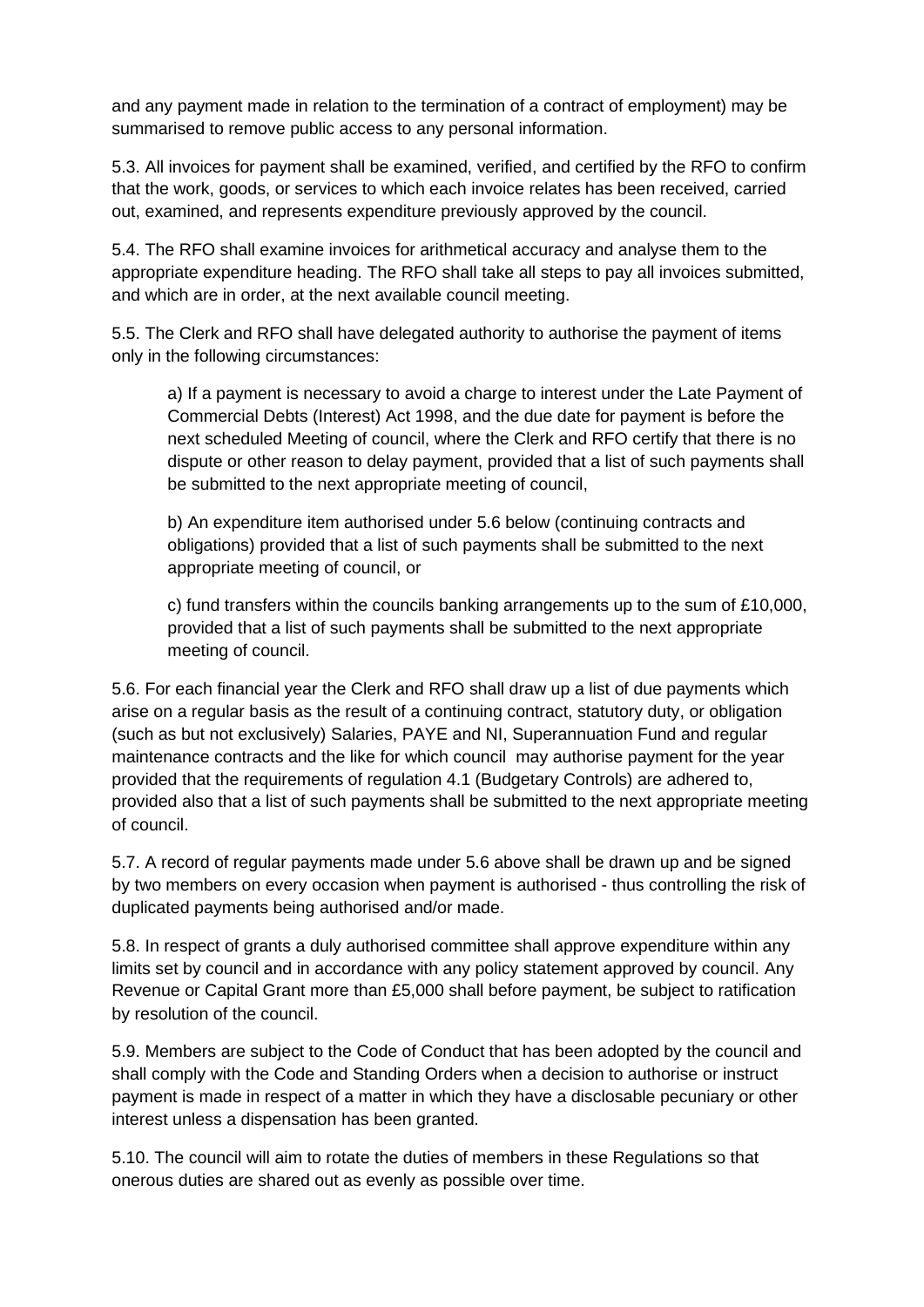5.11. Any changes in the recorded details of suppliers, such as bank account records, shall be approved in writing by a Member.

#### **6. Instructions for the making of payments.**

6.1. The council will make safe and efficient arrangements for the making of its payments.

6.2. Following authorisation under Financial Regulation 5 above, the council, a duly delegated committee or, if so delegated, the Clerk or RFO shall give instruction that a payment shall be made.

6.3. All payments shall be affected by cheque or other instructions to the council's bankers, or otherwise, in accordance with a resolution of council or duly delegated committee.

6.4. Cheques or orders for payment drawn on the bank account in accordance with the schedule as presented to council or committee shall be signed by one member of council and countersigned by the Clerk, in accordance with a resolution instructing that payment. A member who is a bank signatory, having a connection by virtue of family or business relationships with the beneficiary of a payment, should not, under normal circumstances, be a signatory to the payment in question.

6.5. To indicate agreement of the details shown on the cheque or order for payment with the counterfoil and the invoice or similar documentation, the signatories shall each also initial the cheque counterfoil.

6.6. Cheques or orders for payment shall not normally be presented for signature other than at a council or committee meeting (including immediately before or after such a meeting). Any signatures obtained away from such meetings shall be reported to the council at the next convenient meeting.

6.7. If thought appropriate by the council, payment for utility supplies (energy, broadband, phone, water etc.) and any National Non-Domestic Rates may be made by variable direct debit provided that the instructions are signed by two members and any payments are reported to council as made. The approval of the use of a variable direct debit shall be renewed by resolution of the council at least every two years.

6.8. If thought appropriate by the council, payment for certain items (principally salaries) may be made by banker's standing order provided that the instructions are signed, or otherwise evidenced by two members are retained and any payments are reported to council as made. The approval of the use of a banker's standing order shall be renewed by resolution of the council at least every two years.

6.9. If thought appropriate by the council, payment for certain items may be made by BACS or CHAPS methods provided that the instructions for each payment are signed, or otherwise evidenced, by two authorised bank signatories, are retained and any payments are reported to council as made. The approval of the use of BACS or CHAPS shall be renewed by resolution of the council at least every two years.

6.10. Payment for certain items may be made by internet banking transfer provided evidence is retained showing which members approved the payment.

6.11. Where a computer requires use of a personal identification number (PIN) or other password(s), for access to the council's records on that computer, a note shall be made of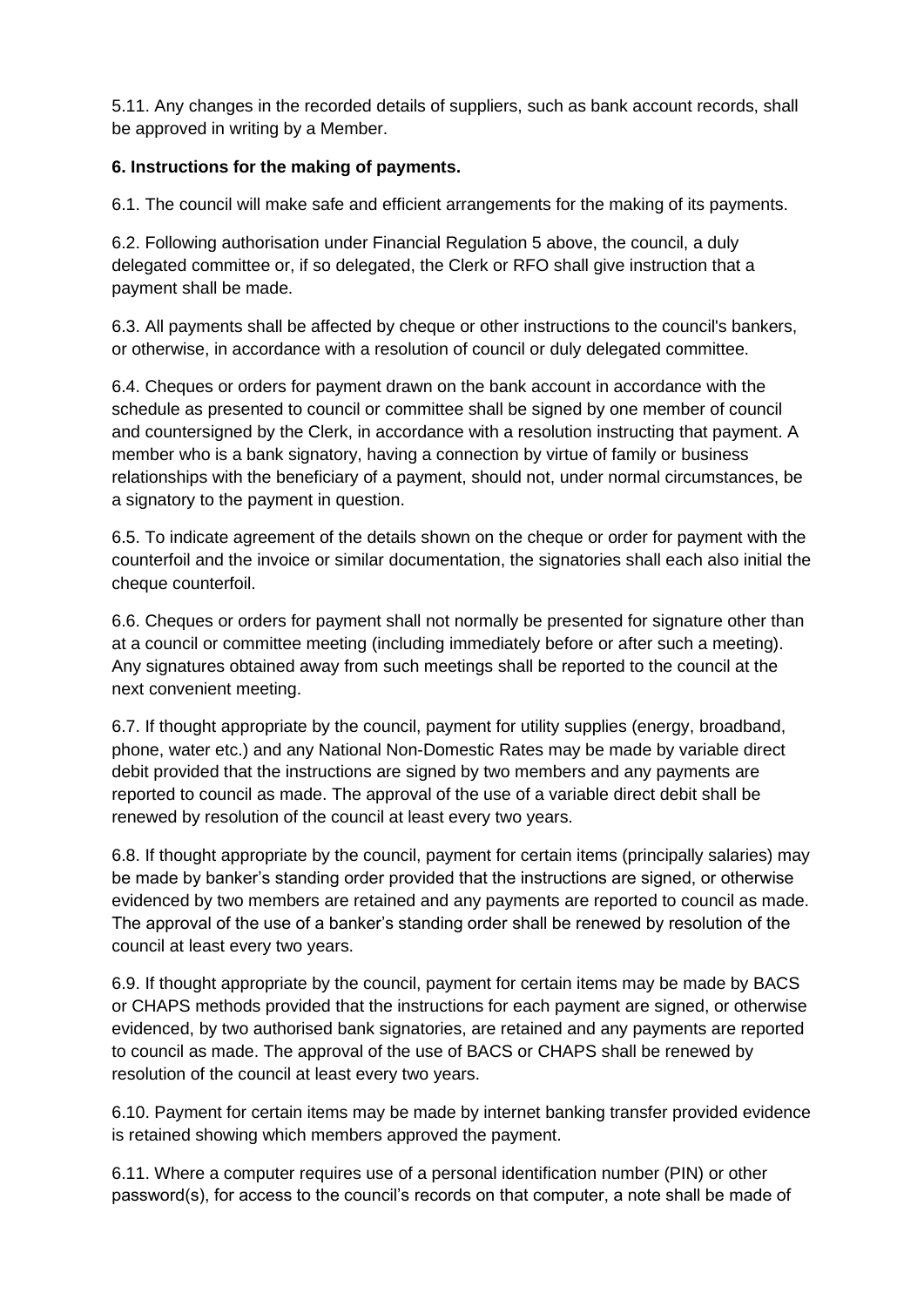the PIN and Passwords and shall be handed to and retained by the Chairperson of Council in a sealed dated envelope. This envelope may not be opened other than in the presence of two other councillors. After the envelope has been opened, in any circumstances, the PIN and/or passwords shall be changed as soon as practicable. The fact that the sealed envelope has been opened, in whatever circumstances, shall be reported to all members immediately and formally to the next available meeting of the council. This will not be required for a member's personal computer used only for remote authorisation of bank payments.

6.12. No employee or councillor shall disclose any PIN or password, relevant to the working of the council or its bank accounts, to any person not authorised in writing by the council or a duly delegated committee.

6.13. Regular back-up copies of the records on any computer shall be made and shall be stored securely away from the computer in question, and preferably off site.

6.14. The council, and any members using computers for the council's financial business, shall ensure that anti-virus, anti-spyware and firewall software with automatic updates, together with a high level of security, is used.

6.15. Where internet banking arrangements are made with any bank, the RFO shall be appointed as the Service Administrator. The bank mandate approved by the council shall identify councillors who will be authorised to approve transactions on those accounts. The bank mandate will state the amounts of payments that can be instructed by the Service Administrator alone, or by the Service Administrator with a stated number of approvals.

6.16. Access to any internet banking accounts will be directly to the access page (which may be saved under "favourites"), and not through a search engine or e-mail link. Remembered or saved passwords facilities must not be used on any computer used for council banking work. Breach of this Regulation will be treated as a very serious matter under these regulations.

6.17. Changes to account details for suppliers, which are used for internet banking may only be changed on written hard copy notification by the supplier and supported by hard copy authority for change signed by two of the Clerk, the RFO, a member. A programme of regular checks of standing data with suppliers will be followed.

6.18. Any Debit Card issued for use will be specifically restricted to the Clerk and the RFO and will also be restricted to a single transaction maximum value of  $£1,000$  unless authorised by council or the Finance & Governance Committee in writing before any order is placed.

6.19. A pre-paid debit card may be issued to employees with varying limits. These limits will be set by the council. Transactions and purchases made will be reported to the council and authority for topping-up shall be at the discretion of the council.

6.20. Any corporate credit card or trade card account opened by the council will be specifically restricted to use by the Clerk and RFO and shall be subject to automatic payment in full at each month-end. Personal credit or debit cards of members or staff shall not be used under any circumstances.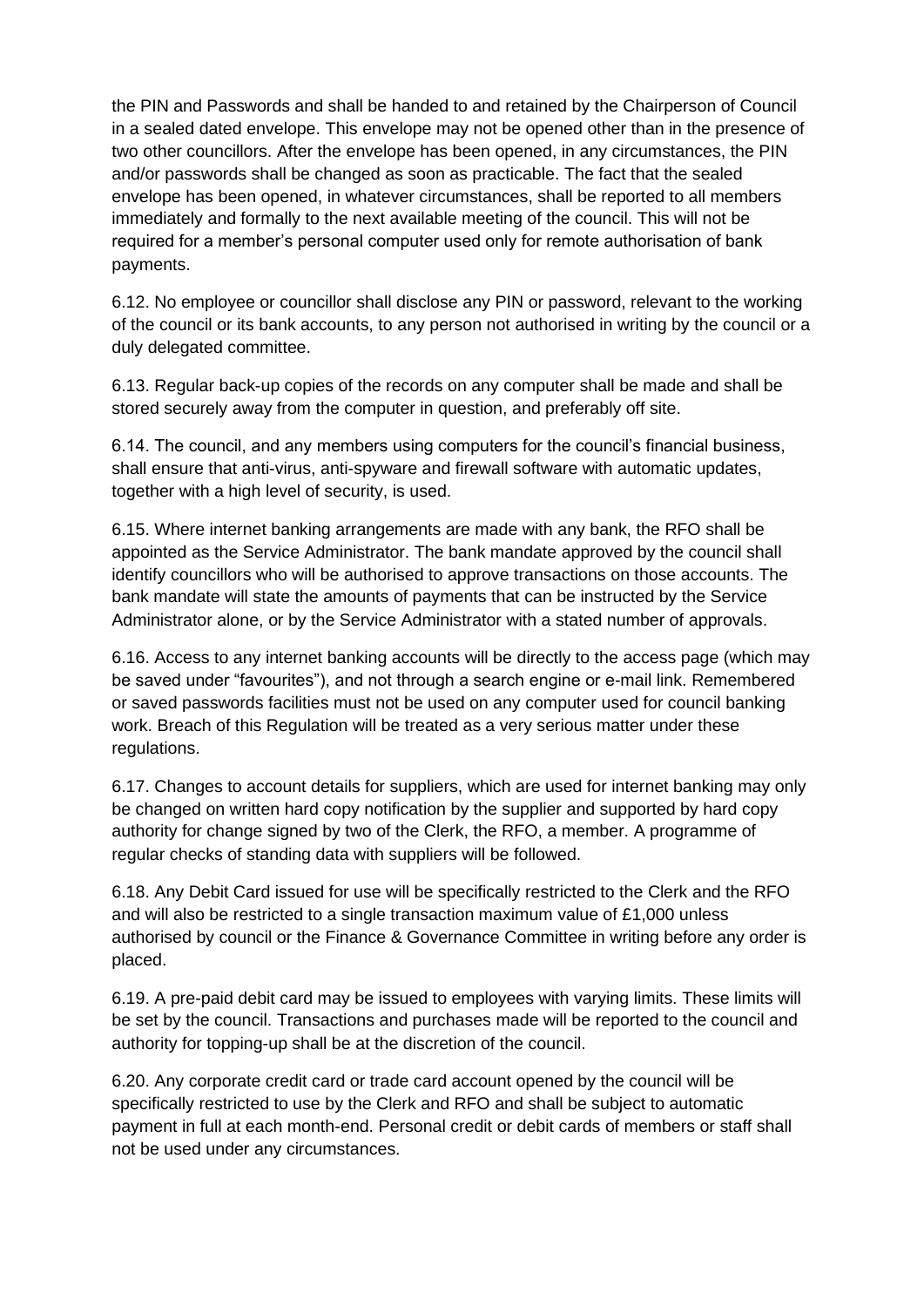6.21. The RFO may provide petty cash to officers for the purpose of defraying operational and other expenses. Vouchers for payments made shall be forwarded to the RFO with a claim for reimbursement.

a) The RFO shall maintain a petty cash float of no more than £200 for the purpose of defraying operational and other expenses. Vouchers for payments made from petty cash shall be kept, to substantiate the payment.

b) Income received must not be paid into the petty cash float but must be separately banked, as provided elsewhere in these regulations.

c) Payments to maintain the petty cash float shall be shown separately on the schedule of payments presented to council under 5.2 above.

#### **7. Payment of salaries.**

7.1. As an employer, the council shall make arrangements to meet fully the statutory requirements placed on all employers by PAYE and National Insurance legislation. The payment of all salaries shall be made in accordance with payroll records and the rules of PAYE and National Insurance currently operating, and salary rates shall be as agreed by council, or duly delegated committee.

7.2. Payment of salaries and payment of deductions from salary such as may be required to be made for tax, national insurance, and pension contributions, or similar statutory or discretionary deductions must be made in accordance with the payroll records and on the appropriate dates stipulated in employment contracts, provided that each payment is reported to the next available council meeting, as set out in these regulations above.

7.3. No changes shall be made to any employee's pay, emoluments, or terms and conditions of employment without the prior consent of the council.

7.4. Each payment to employees of net salary and to the appropriate creditor of the statutory and discretionary deductions shall be recorded in a separate confidential record (confidential cash book). This confidential record is not open to inspection or review (under the Freedom of Information Act 2000 or otherwise) other than:

a) by any councillor who can demonstrate a need to know,

- b) by the internal auditor,
- c) by the external auditor; or

d) by any person authorised under Audit Commission Act 1998, or any superseding legislation.

7.5. The total of such payments in each calendar month shall be reported with all other payments as made as may be required under these Financial Regulations, to ensure that only payments due for the period have been paid.

7.6. An effective system of personal performance management should be maintained for the senior officers.

7.7. Any termination payments shall be supported by a clear business case and reported to the council. Termination payments shall only be authorised by council.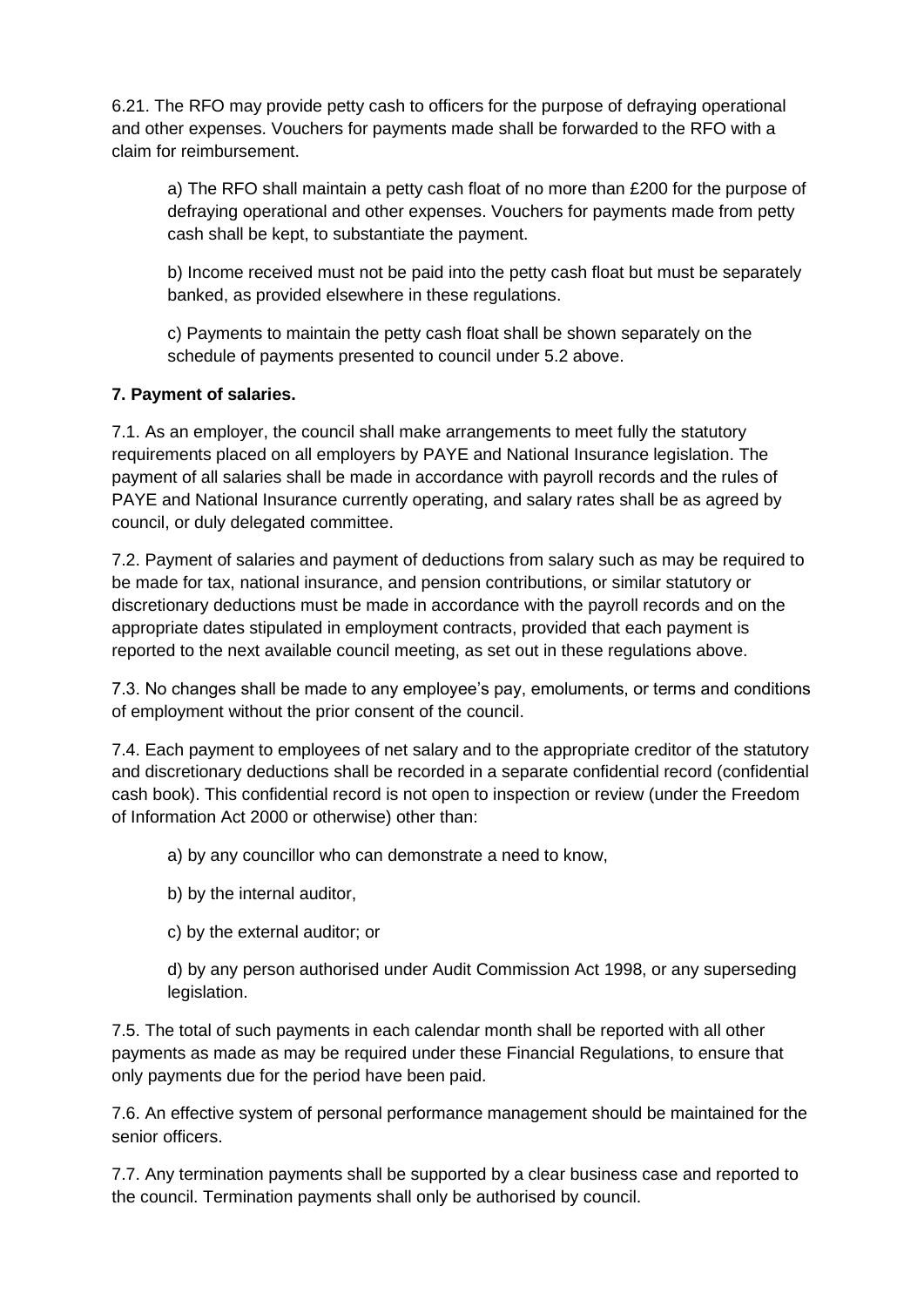7.8. Before employing interim staff, the council must consider a full business case.

#### **8. Loans and investments.**

8.1. All borrowings shall be affected in the name of the council, after obtaining any necessary borrowing approval. Any application for borrowing approval shall be approved by Council as to terms and purpose. The application for borrowing approval, and subsequent arrangements for the loan shall only be approved by full council.

8.2. Any financial arrangement which does not require formal borrowing approval from the Secretary of State/Welsh Assembly Government (such as Hire Purchase or Leasing of tangible assets) shall be subject to approval by the full council. In each case a report in writing shall be provided to council in respect of value for money for the proposed transaction.

8.3. All loans and investments shall be negotiated in the name of the council and shall be for a set period in accordance with council policy.

8.4. The council shall consider the need for an Investment Strategy and Policy which, if drawn up, shall be in accordance with relevant regulations, proper practice, and guidance. Any Strategy and Policy shall be reviewed by the council at least annually.

8.5. All investments of money under the control of the council shall be in the name of the council.

8.6. All investment certificates and other documents relating thereto shall be retained in the custody of the RFO.

8.7. Payments in respect of short term or long-term investments, including transfers between bank accounts held in the same bank, or branch, shall be made in accordance with Regulation 5 (Authorisation of payments) and Regulation 6 (Instructions for payments).

#### **9. Income**

9.1. The collection of all sums due to the council shall be the responsibility of and under the supervision of the RFO.

9.2. Particulars of all charges to be made for work done, services rendered, or goods supplied shall be agreed annually by the council, notified to the RFO and the RFO shall be responsible for the collection of all accounts due to the council.

9.3. The council will review all fees and charges at least annually, following a report of the RFO.

9.4. Any sums found to be irrecoverable, and any bad debts shall be reported to the council and shall be written off in the year.

9.5. All sums received on behalf of the council shall be banked intact as directed by the RFO. In all cases, all receipts shall be deposited with the council's bankers with such frequency as the RFO considers necessary.

9.6. The origin of each receipt shall be entered on the paying-in slip.

9.7. Personal cheques shall not be cashed out of money held on behalf of the council.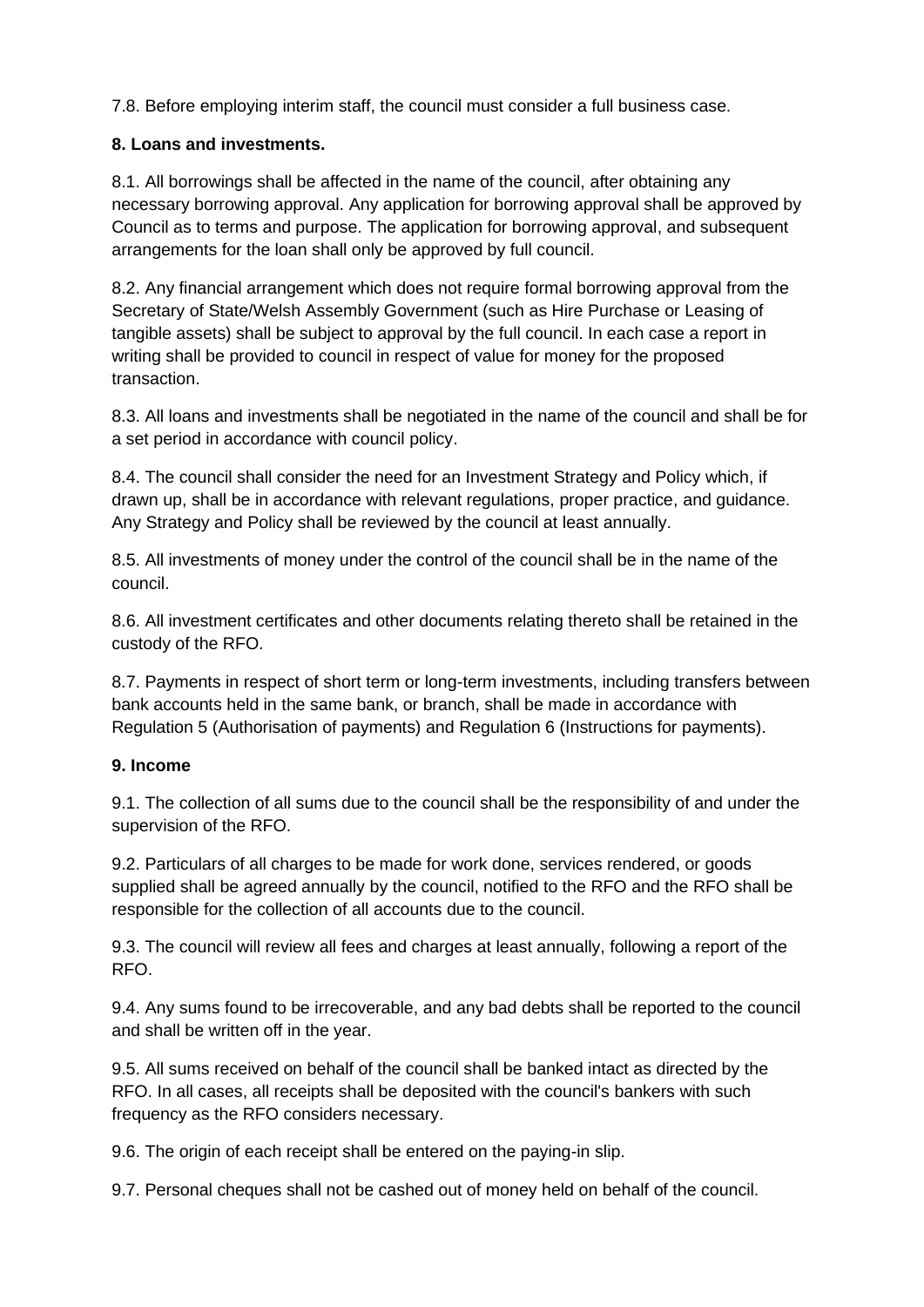9.8. The RFO shall promptly complete any VAT Return that is required. Any repayment claim due in accordance with VAT Act 1994 section 33 shall be made at least annually coinciding with the financial year end.

9.9. Where any significant sums of cash are regularly received by the council, the RFO shall take such steps as are agreed by the council to ensure that more than one person is present when the cash is counted in the first instance, that there is a reconciliation to some form of control such as ticket issues, and that appropriate care is taken in the security and safety of individuals banking such cash.

#### **10. Orders for work, goods, and services**

10.1. An official order or letter shall be issued for all work, goods, and services unless a formal contract is to be prepared or an official order would be inappropriate. Copies of orders shall be retained.

10.2. Order books shall be controlled by the RFO.

10.3. All members and officers are responsible for obtaining value for money at all times. An officer issuing an official order shall ensure as far as reasonable and practicable that the best available terms are obtained in respect of each transaction, usually by obtaining three or more quotations or estimates from appropriate suppliers, subject to any de minimis provisions in Regulation 11.1 below.

10.4. A member may not issue an official order or make any contract on behalf of the council.

10.5. The RFO shall verify the lawful nature of any proposed purchase before the issue of any order, and in the case of new or infrequent purchases or payments, the RFO shall ensure that the statutory authority shall be reported to the meeting at which the order is approved so that the minutes can record the power being used.

#### **11. Contracts.**

11.1. Procedures as to contracts are laid down as follows:

a) Every contract shall comply with these financial regulations, and no exceptions shall be made otherwise than in an emergency provided that this regulation need not apply to contracts which relate to items (i) to (vi) below:

i. for the supply of gas, electricity, water, sewerage, and telephone services,

ii. for specialist services such as are provided by legal professionals acting in disputes,

iii. for work to be executed or goods or materials to be supplied which consist of repairs to or parts for existing machinery or equipment or plant,

iv. for work to be executed or goods or materials to be supplied which constitute an extension of an existing contract by the council,

v. for additional audit work of the external auditor up to an estimated value of £500 (in excess of this sum the Clerk and RFO shall act after consultation with the Chairperson of council); and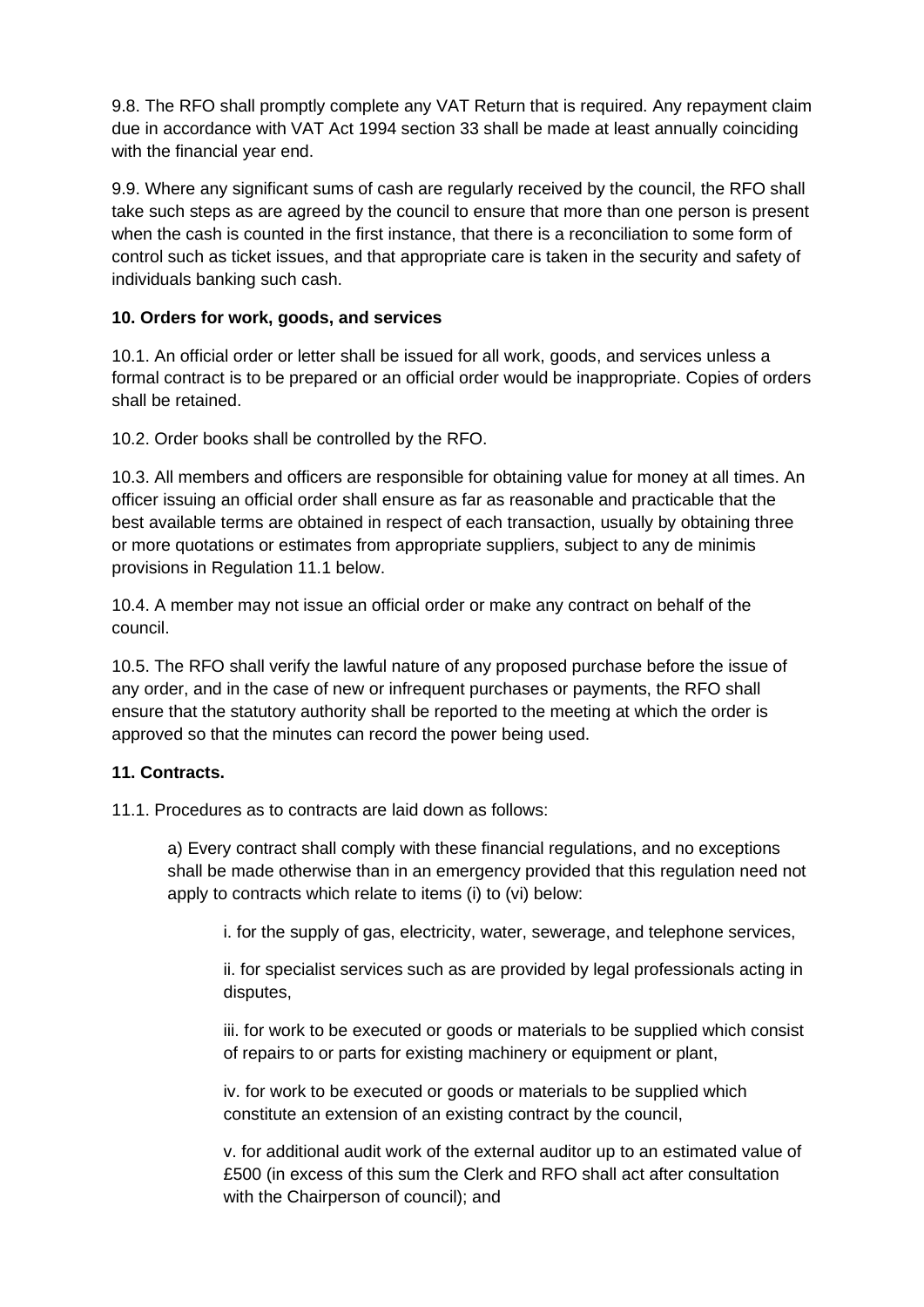vi. for goods or materials proposed to be purchased which are proprietary articles and/or are only sold at a fixed price.

b) Where the council intends to procure or award a public supply contract, public service contract or public works contract as defined by The Public Contracts Regulations 2015 ("the Regulations") which is valued at £25,000 or more, the council shall comply with the relevant requirements of the Regulations<sup>1</sup>.

c) The full requirements of The Regulations, as applicable, shall be followed in respect of the tendering and award of a public supply contract, public service contract or public works contract which exceed thresholds in The Regulations set by the Public Contracts Directive 2014/24/EU (which may change from time to time)<sup>2</sup>.

d) When applications are made to waive financial regulations relating to contracts to enable a price to be negotiated without competition the reason shall be embodied in a recommendation to the council.

e) Such invitation to tender shall state the general nature of the intended contract and the Clerk shall obtain the necessary technical assistance to prepare a specification in appropriate cases. The invitation shall in addition state that tenders must be addressed to the Clerk in the ordinary course of post. Each tendering firm shall be supplied with a specifically marked envelope in which the tender is to be sealed and remain sealed until the prescribed date for opening tenders for that contract.

f) All sealed tenders shall be opened at the same time on the prescribed date by the Clerk in the presence of at least one member of council.

g) Any invitation to tender issued under this regulation shall be subject to these Standing Orders and shall refer to the terms of the Bribery Act 2010.

h) When it is to enter into a contract of less than £25,000 in value for the supply of goods or materials or for the execution of works or specialist services other than such goods, materials, works or specialist services as are excepted as set out in paragraph (a) the RFO shall obtain 3 quotations (priced descriptions of the proposed supply); where the value is below £3,000 and above £1,000 the RFO shall strive to obtain 3 estimates. Otherwise, Regulation 10.3 above shall apply.

i) The council shall not be obliged to accept the lowest or any tender, quote, or estimate.

j) Should it occur that the council, or duly delegated committee, does not accept any tender, quote or estimate, the work is not allocated, and the council requires further pricing, provided that the specification does not change, no person shall be permitted to submit a later tender, estimate, or quote who was present when the original decision-making process was being undertaken.

#### **12. Payments under contracts for building or other construction works.**

<sup>1</sup> The Regulations require councils to use the Contracts Finder website to advertise contract opportunities, set out the procedures to be followed in awarding new contracts and to publicise the award of new contracts.

 $2$  Thresholds currently applicable are:

a) For public supply and public service contracts 209,000 Euros (£181,302)

b) For public works contracts 5,225,000 Euros (£4,551,413)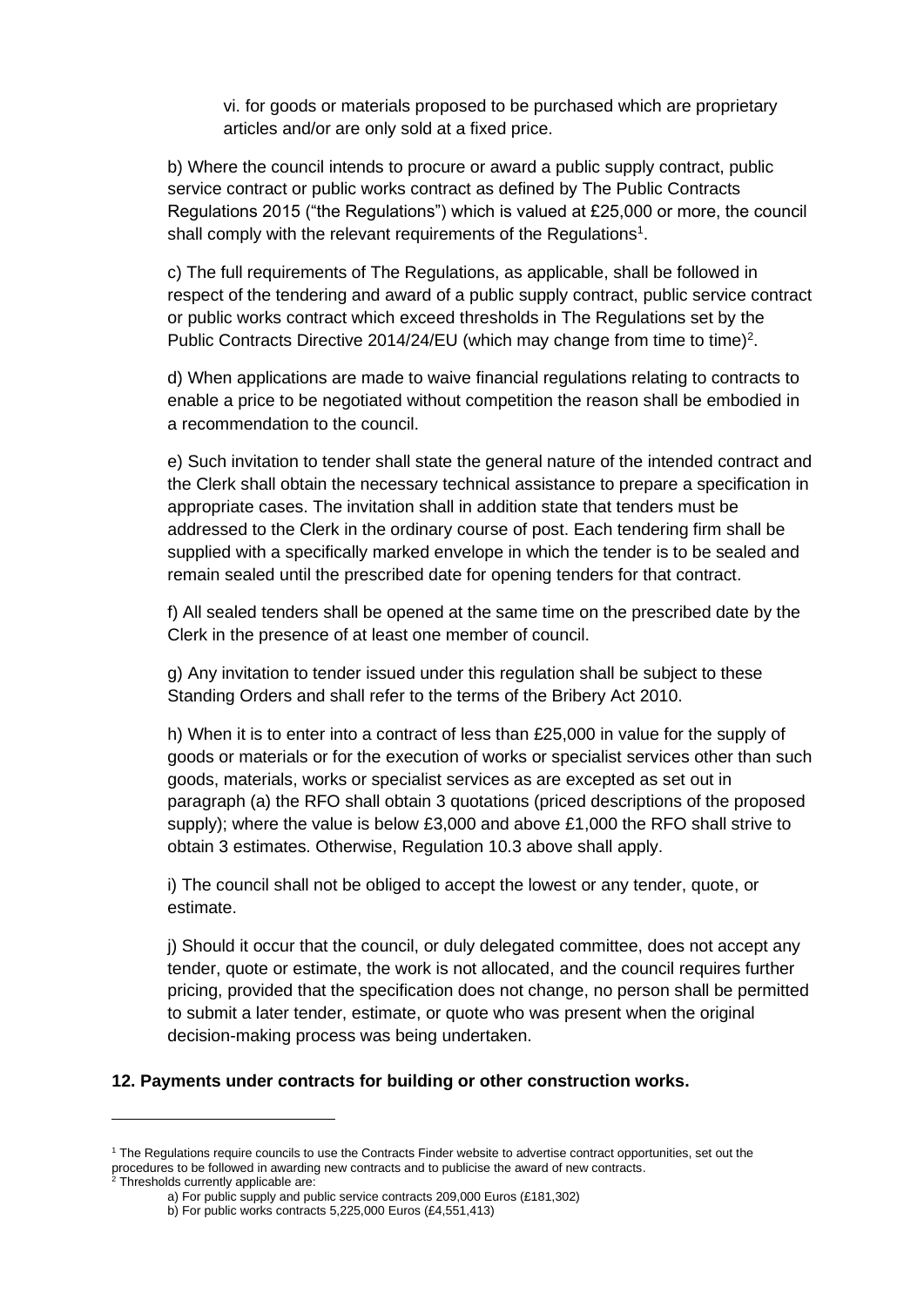12.1. Payments on account of the contract sum shall be made within the time specified in the contract by the RFO upon authorised certificates of the architect or other consultants engaged to supervise the contract (subject to any percentage withholding as may be agreed in the particular contract).

12.2. Where contracts provide for payment by instalments the RFO shall maintain a record of all such payments. In any case where it is estimated that the total cost of work carried out under a contract, excluding agreed variations, will exceed the contract sum of 5% or more a report shall be submitted to the council.

12.3. Any variation to a contract or addition to or omission from a contract must be approved by the council and RFO to the contractor in writing, the council being informed where the final cost is likely to exceed the financial provision.

#### **13. Assets, property and estates.**

13.1. The Clerk shall make appropriate arrangements for the custody of all title deeds and Land Registry Certificates of properties held by the council. The RFO shall ensure a record is maintained of all properties held by the council, recording the location, extent, plan, reference, purchase details, nature of the interest, tenancies granted, rents payable and purpose for which held in accordance with Accounts and Audit Regulations.

13.2. No tangible moveable property shall be purchased or otherwise acquired, sold, leased, or otherwise disposed of, without the authority of the council, together with any other consents required by law, save where the estimated value of any one item of tangible movable property does not exceed £750.

13.3. No real property (interests in land) shall be sold, leased, or otherwise disposed of without the authority of the council, together with any other consents required by law. In each case a report in writing shall be provided to council in respect of valuation and surveyed condition of the property (including matters such as planning permissions and covenants) together with a proper business case (including an adequate level of consultation with the electorate).

13.4. No real property (interests in land) shall be purchased or acquired without the authority of the full council. In each case a report in writing shall be provided to council in respect of valuation and surveyed condition of the property (including matters such as planning permissions and covenants) together with a proper business case (including an adequate level of consultation with the electorate).

13.5. Subject only to the limit set in Regulation 14.2 above, no tangible moveable property shall be purchased or acquired without the authority of the full council. In each case a report in writing shall be provided to council with a full business case.

13.6. The RFO shall ensure that an appropriate and accurate Register of Assets and Investments is kept up to date. The continued existence of tangible assets shown in the Register shall be verified at least annually, possibly in conjunction with a health and safety inspection of assets.

#### **14. Insurance**

14.1. Following the annual risk assessment, the RFO shall affect all insurances and negotiate all claims on the council's insurers in consultation with the Clerk.